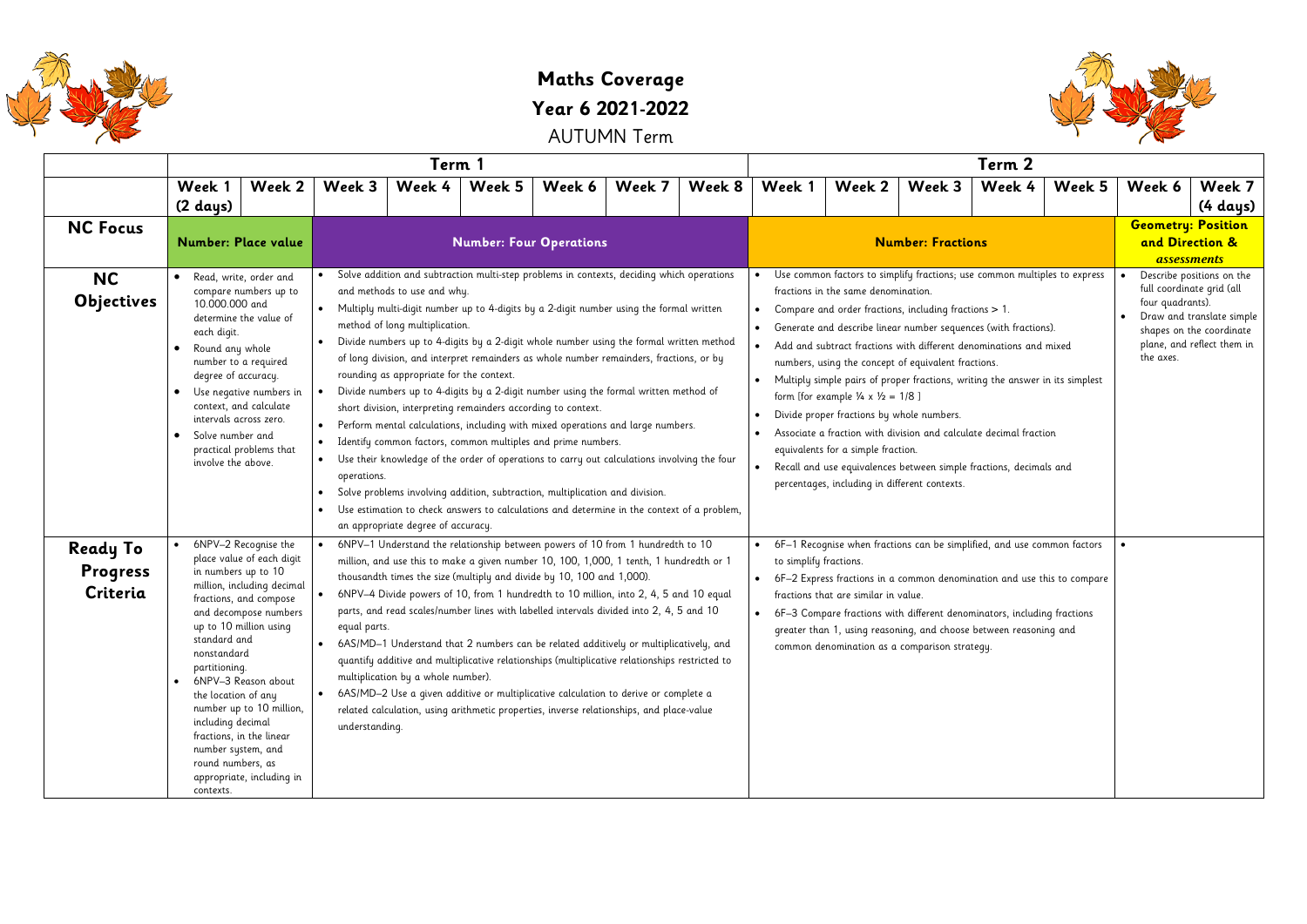| <b>White Rose</b><br><b>Small Steps</b><br><b>Yr 5 Revisit</b><br>(potential gaps in<br>learning from<br>previous year) | <b>Compare and order</b><br>any number.<br>Numbers to ten<br>million.<br>Round any number.<br>$\bullet$<br>Negative Numbers<br>$\bullet$<br>Round to the nearest<br>$\bullet$<br>1000.<br>$\bullet$<br>Recalling roman<br>numerals<br>Adding 10,100,1000<br>$\bullet$<br>across boundary for<br>numbers with multiple<br>columns e.g. 22,234 +<br>1000.<br>Some students with<br>Negative numbers | Add and subtract whole numbers.<br>Multiply up to a 4-digit number by 1-digit numbers.<br>Short division<br>Long division<br>Common factors<br>$\bullet$<br>Common multiples<br>Primes<br>Squares and cubes<br>Order of operations<br>Mental calculations and estimation<br>Reasoning from known facts.<br>Multiplication terms: Multiple, factor, square<br>2X4 digit multiplication with place holder - this was regularly revisited with specific<br>intervention. Some children may fall back into old habits.<br>When to have decimal and Remainer answers for division<br>$\bullet$<br>SEND timestables for division. | Simplify fractions<br>Fractions on a number line<br>Compare and order (denominator)<br>Compare and order (numerator)<br>Add and subtract fractions<br>Adding fractions<br>Subtraction fractions<br>Mixed addition and subtraction<br>Multiply fractions by integers<br>Multiply fractions by fractions<br>Divide fractions by integers<br>Four rules with fractions<br>Fraction of an amount<br>Finding the whole<br>Adding and subtracting mixed numbers (SEN/LA/MA) struggled to retain<br>this<br>Multiplying fractions with integers<br>Fraction of an amount - Constantly recovered with intervention LA still<br>found this difficult to retain, couldn't see links to times tables.<br>Adding 3 or more fractions<br>Adding fractions with different denominators was shown to GD | Coordinates in the first<br>$\bullet$<br>quadrant.<br>Coordinate in four<br>$\bullet$<br>quadrants.<br>Translations<br>$\bullet$<br>Reflections.<br>$\bullet$<br>Co-ordinates in negative<br>$\bullet$<br>quadrants |
|-------------------------------------------------------------------------------------------------------------------------|---------------------------------------------------------------------------------------------------------------------------------------------------------------------------------------------------------------------------------------------------------------------------------------------------------------------------------------------------------------------------------------------------|-----------------------------------------------------------------------------------------------------------------------------------------------------------------------------------------------------------------------------------------------------------------------------------------------------------------------------------------------------------------------------------------------------------------------------------------------------------------------------------------------------------------------------------------------------------------------------------------------------------------------------|------------------------------------------------------------------------------------------------------------------------------------------------------------------------------------------------------------------------------------------------------------------------------------------------------------------------------------------------------------------------------------------------------------------------------------------------------------------------------------------------------------------------------------------------------------------------------------------------------------------------------------------------------------------------------------------------------------------------------------------------------------------------------------------|---------------------------------------------------------------------------------------------------------------------------------------------------------------------------------------------------------------------|
| <b>Consolidation</b><br>Required<br>(based on End of<br><b>Block Assessments)</b>                                       |                                                                                                                                                                                                                                                                                                                                                                                                   |                                                                                                                                                                                                                                                                                                                                                                                                                                                                                                                                                                                                                             |                                                                                                                                                                                                                                                                                                                                                                                                                                                                                                                                                                                                                                                                                                                                                                                          | $\bullet$                                                                                                                                                                                                           |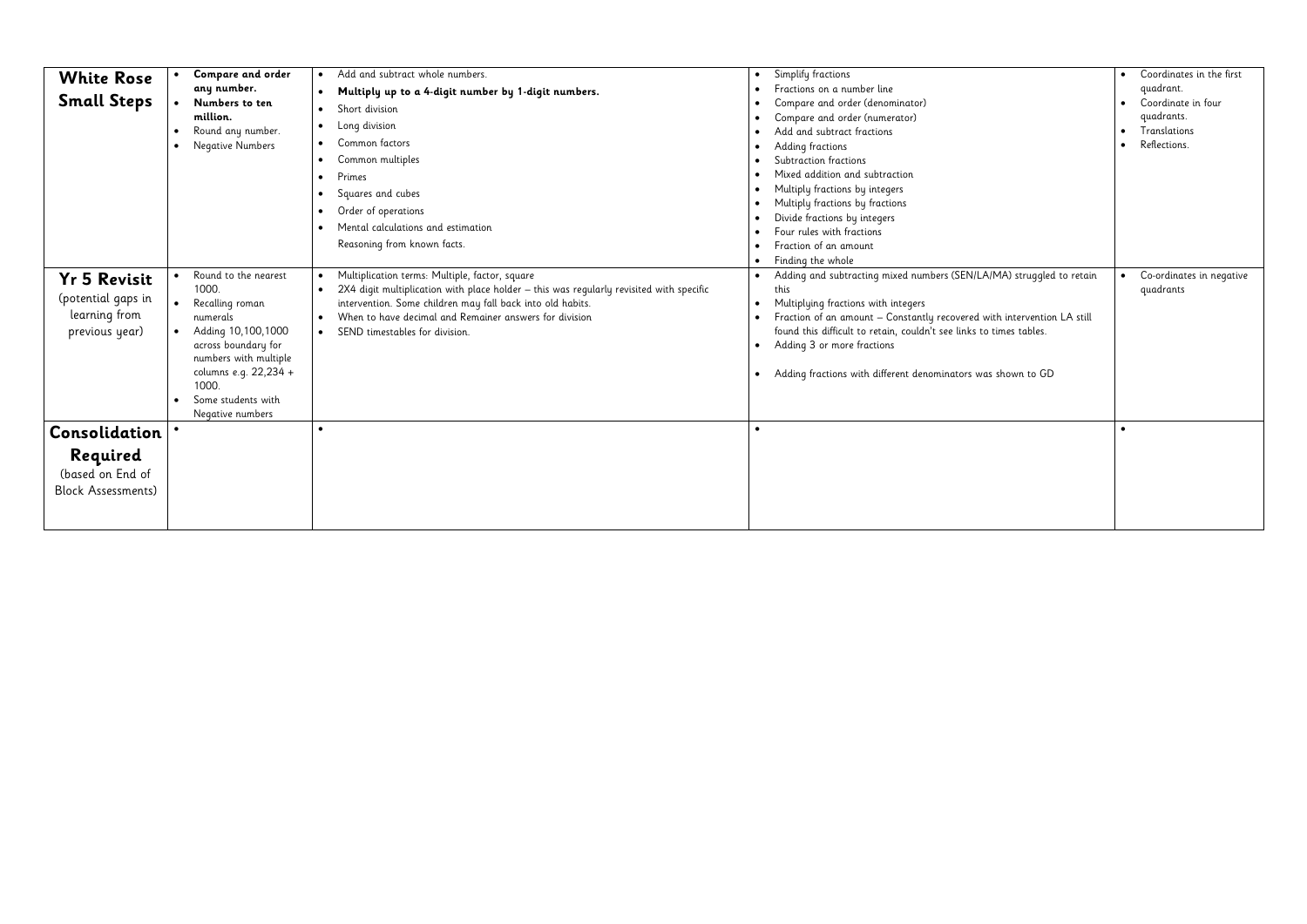

**Maths Coverage Year 6 2021-2022**

SPRING Term

|                                | Term 3                                                                                                                                       |                                                                |                                                                                                                                                                                                                                                                                                                                                                                                                                                                                                                                                                                 |        |                                                                                                                                                                                    |                                                                                                                            | Term 4                                                                                                                                                                                                                                                                                                                                                                                                                                                                                                                  |                                                                                             |                                                                                                                                                                                                                                                                                                                                                  |                                                         |                                                                                                                                                                                                                                                                                                                            |                                                                                                                                                                                                                                                                                                         |  |  |
|--------------------------------|----------------------------------------------------------------------------------------------------------------------------------------------|----------------------------------------------------------------|---------------------------------------------------------------------------------------------------------------------------------------------------------------------------------------------------------------------------------------------------------------------------------------------------------------------------------------------------------------------------------------------------------------------------------------------------------------------------------------------------------------------------------------------------------------------------------|--------|------------------------------------------------------------------------------------------------------------------------------------------------------------------------------------|----------------------------------------------------------------------------------------------------------------------------|-------------------------------------------------------------------------------------------------------------------------------------------------------------------------------------------------------------------------------------------------------------------------------------------------------------------------------------------------------------------------------------------------------------------------------------------------------------------------------------------------------------------------|---------------------------------------------------------------------------------------------|--------------------------------------------------------------------------------------------------------------------------------------------------------------------------------------------------------------------------------------------------------------------------------------------------------------------------------------------------|---------------------------------------------------------|----------------------------------------------------------------------------------------------------------------------------------------------------------------------------------------------------------------------------------------------------------------------------------------------------------------------------|---------------------------------------------------------------------------------------------------------------------------------------------------------------------------------------------------------------------------------------------------------------------------------------------------------|--|--|
|                                | Week 1                                                                                                                                       | Week 2                                                         | Week 3                                                                                                                                                                                                                                                                                                                                                                                                                                                                                                                                                                          | Week 4 | Week 5                                                                                                                                                                             | Week 6                                                                                                                     | Week 1                                                                                                                                                                                                                                                                                                                                                                                                                                                                                                                  | Week 2                                                                                      | Week 3                                                                                                                                                                                                                                                                                                                                           | Week 4                                                  | Week 5                                                                                                                                                                                                                                                                                                                     | Week 6                                                                                                                                                                                                                                                                                                  |  |  |
|                                | $(3 \text{ days})$                                                                                                                           |                                                                |                                                                                                                                                                                                                                                                                                                                                                                                                                                                                                                                                                                 |        |                                                                                                                                                                                    |                                                                                                                            | <b>Measurement:</b>                                                                                                                                                                                                                                                                                                                                                                                                                                                                                                     |                                                                                             |                                                                                                                                                                                                                                                                                                                                                  |                                                         |                                                                                                                                                                                                                                                                                                                            |                                                                                                                                                                                                                                                                                                         |  |  |
| <b>NC Focus</b>                |                                                                                                                                              |                                                                | <b>Number: Decimals and Percentages</b>                                                                                                                                                                                                                                                                                                                                                                                                                                                                                                                                         |        |                                                                                                                                                                                    | Algebra                                                                                                                    | <b>Converting</b><br><b>Units</b>                                                                                                                                                                                                                                                                                                                                                                                                                                                                                       |                                                                                             | Measurement: Perimeter, Area<br>and Volume.                                                                                                                                                                                                                                                                                                      |                                                         | <b>Number: Ratio</b>                                                                                                                                                                                                                                                                                                       | <b>Statistics</b>                                                                                                                                                                                                                                                                                       |  |  |
| <b>NC</b><br><b>Objectives</b> | $\bullet$<br>$\bullet$<br>whole numbers.<br>$\bullet$<br>to 2 decimal places.<br>degrees of accuracy.<br>$\bullet$<br>$\bullet$<br>$\bullet$ | answers up to 3 decimal places.<br>percentages for comparison. | Identify the value of each digit in numbers given to 3 decimal<br>places and multiply numbers by 10, 100 and 1000, giving<br>Multiply one-digit numbers with up to 2 decimal places by<br>Use written division methods in cases where the answer has up<br>Solve problems which require answers to be rounded to specified<br>Solve problems involving the calculation of percentages [for<br>example, of measures and such as 15% of 360] and the use of<br>Recall and use equivalences between simple fractions, decimals<br>and percentages including in different contexts. |        | Use simple formulae<br>$\bullet$<br>• Generate and describe linear<br>number sequences.<br>Express missing number<br>problems algebraically<br>$\bullet$<br>unknowns.<br>$\bullet$ | Find pairs of numbers that<br>satisfy an equation with two<br>Enumerate possibilities of<br>combinations of two variables. | Solve<br>$\bullet$<br>problems<br>involving<br>the<br>calculation<br>and<br>conversion<br>of units of<br>measure,<br>using<br>decimal<br>notation up<br>to three<br>decimal<br>places<br>where<br>appropriate<br>Use, read,<br>write and<br>convert<br>between<br>standard<br>units,<br>converting<br>measuremen<br>ts of length,<br>mass,<br>volume and<br>time from a<br>smaller unit<br>of measure<br>to a larger<br>unit, and<br>vice versa,<br>using<br>decimal<br>notation to<br>up to 3dp.<br>Convert<br>between | $\bullet$<br>and vice versa.<br>$\bullet$<br>shapes.<br>$\bullet$<br>and triangles.<br>km3) | Recognise that shapes with the same<br>areas can have different perimeters<br>Recognise when it is possible to use<br>formulae for area and volume of<br>Calculate the area of parallelograms<br>Calculate, estimate and compare<br>volume of cubes and cuboids using<br>standard units, including cm3, m3<br>and extending to other units (mm3, | and division facts.<br>be found.<br>unequal sharing and | Solve problems involving<br>the relative sizes of two<br>quantities where missing<br>values can be found by<br>using integer multiplication<br>Solve problems involving<br>similar shapes where the<br>scale factor is known or can<br>Solve problems involving<br>grouping using knowledge<br>of fractions and multiples. | Illustrate and<br>name parts of<br>circles, including<br>radius, diameter<br>and circumference<br>and know that the<br>diameter is twice<br>the radius.<br>Interpret and<br>construct pie<br>charts and line<br>graphs and use<br>these to solve<br>problems.<br>Calculate the<br>mean as an<br>average |  |  |

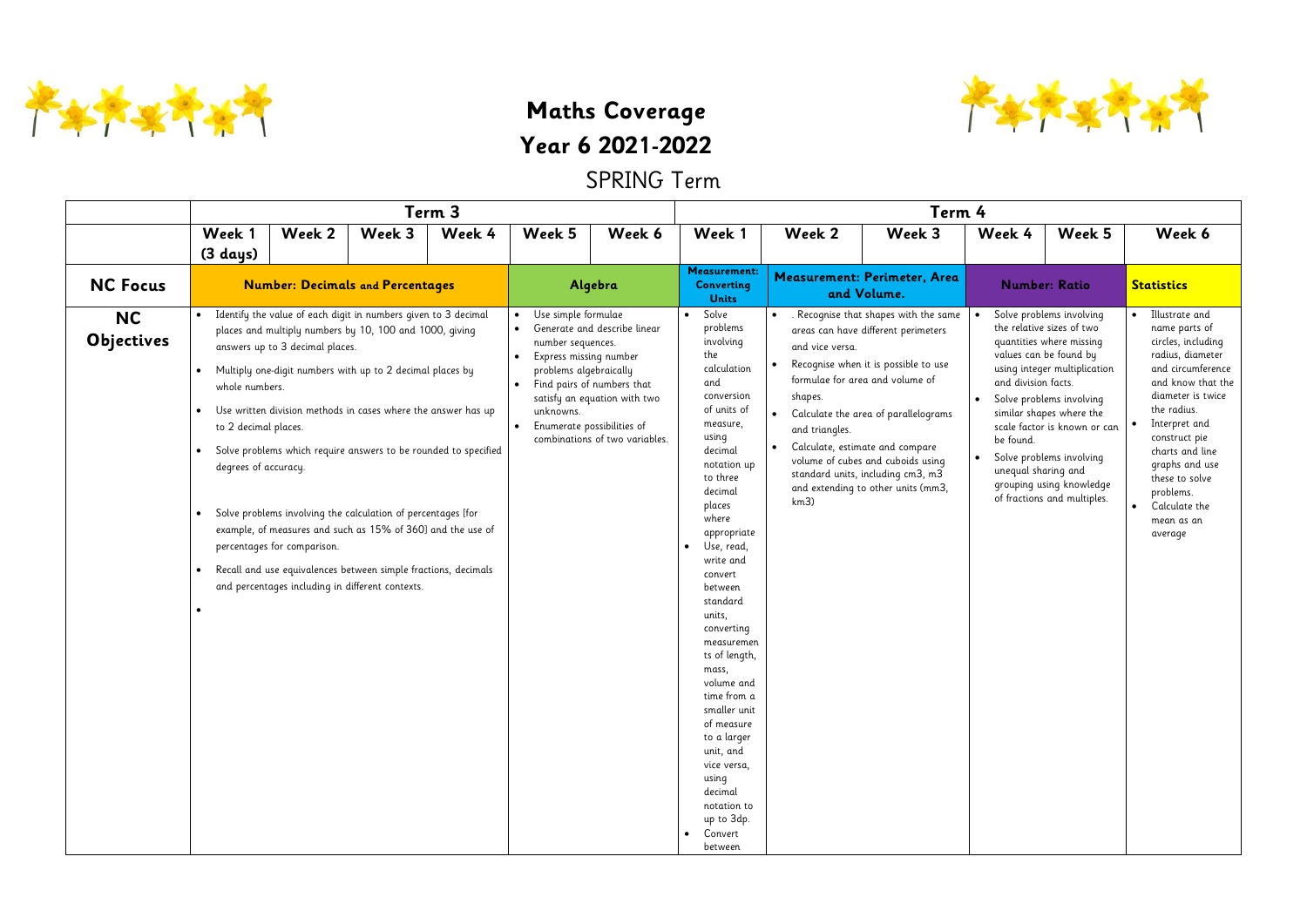|                                                                              |                                                                                                                                                                                                                                                                                                                                                                                                                                                                                                                                                                                                                                                                                                                              |                                                                                                                                                                                                                                                                                                                                           | miles and                                                                                                                                                                                                       |                                                                                                                                                                                                                                                                                                                                                                                                                                                                                                                                   |                                                                                  |
|------------------------------------------------------------------------------|------------------------------------------------------------------------------------------------------------------------------------------------------------------------------------------------------------------------------------------------------------------------------------------------------------------------------------------------------------------------------------------------------------------------------------------------------------------------------------------------------------------------------------------------------------------------------------------------------------------------------------------------------------------------------------------------------------------------------|-------------------------------------------------------------------------------------------------------------------------------------------------------------------------------------------------------------------------------------------------------------------------------------------------------------------------------------------|-----------------------------------------------------------------------------------------------------------------------------------------------------------------------------------------------------------------|-----------------------------------------------------------------------------------------------------------------------------------------------------------------------------------------------------------------------------------------------------------------------------------------------------------------------------------------------------------------------------------------------------------------------------------------------------------------------------------------------------------------------------------|----------------------------------------------------------------------------------|
| <b>Ready to</b><br>Progress<br>Criteria                                      | 6NPV-1 Understand the relationship between powers of 10 $\bullet$<br>$\bullet$<br>from 1 hundredth to 10 million, and use this to make a<br>given number 10, 100, 1,000, 1 tenth, 1 hundredth or 1<br>thousandth times the size (multiply and divide by 10, 100<br>and 1,000<br>6NPV-2 Recognise the place value of each digit in numbers<br>$\bullet$<br>up to 10 million, including decimal fractions, and<br>compose and decompose numbers up to 10 million using<br>standard and nonstandard partitioning.<br>6NPV-3 Reason about the location of any number up to 10<br>$\bullet$<br>million, including decimal fractions, in the linear<br>number system, and round numbers, as appropriate,<br>including in contexts. | 6AS/MD-4 Solve problems with $\cdot$<br>2 unknowns.                                                                                                                                                                                                                                                                                       | kilometres                                                                                                                                                                                                      | 6NPV-1<br>Understand the<br>relationship<br>between powers<br>of 10 from 1<br>hundredth to<br>10 million, and<br>use this to<br>make a given<br>number 10,<br>100, 1,000, 1<br>tenth, 1<br>hundredth or 1<br>thousandth<br>times the size<br>(multiply and<br>divide by 10,<br>100 and 1,000<br>6NPV-4 Divide<br>powers of 10,<br>from 1<br>hundredth to<br>10 million, into<br>2, 4, 5 and 10<br>equal parts, and<br>read<br>scales/number<br>lines with<br>labelled<br>intervals divided<br>into 2, 4, 5 and<br>10 equal parts. |                                                                                  |
| <b>White Rose</b><br><b>Small Steps</b>                                      | Three decimal places<br>$\bullet$<br>Multiply by 10, 100 and 1000<br>Divide by 10, 100 and 1000<br>Multiply decimals by integers<br>Divide decimals by integers<br>Division to solve problems<br>Decimals as fractions<br>$\bullet$<br>Fractions to decimals<br>$\bullet$<br>Fractions to percentages<br>Equivalent FDP<br>$\bullet$<br>Percentage of an amount<br>Percentages - missing values<br>Percentage increase and decrease<br>Order FDP<br>$\bullet$                                                                                                                                                                                                                                                                | Find a rule $-$ one step<br>$\bullet$<br>Find a rule $-$ two steps<br>Use an algebraic rule<br>$\bullet$<br>Substitution<br>$\bullet$<br>Formulae<br>$\bullet$<br>Word problems<br>٠<br>Solve simple one step<br>$\bullet$<br>equations<br>Solve two step equations<br>Find pairs of values<br>$\bullet$<br>Enumerate possibilities.<br>٠ | Metric<br>$\bullet$<br>measures<br>Convert<br>$\bullet$<br>metric<br>measures<br>Calculate<br>$\bullet$<br>with metric<br>measures<br>Miles and<br>$\bullet$<br>kilometres<br>Imperial<br>$\bullet$<br>measures | Shapes – same area<br>$\bullet$<br>Area and perimeter<br>Area of a triangle (1)<br>Area of a triangle (2)<br>$\bullet$<br>Area of a triangle (3)<br>Area of a parallelogram<br>Volume - counting cubes<br>$\bullet$<br>Volume of a cuboid.                                                                                                                                                                                                                                                                                        | $\bullet$<br>$\bullet$<br>Ι<br>$\bullet$<br>$\bullet$<br>$\bullet$<br>٠<br>Ratio |
| <b>Yr 5 Revisit</b><br>(potential gaps in<br>learning from<br>previous year) | Partitioning decimal values e.g.<br>$\bullet$<br>as $1+0.3 + 0.06$ .<br>1.36<br>This was covered a lot but bad habits may return.<br>Converting fractions into percentage and decimals                                                                                                                                                                                                                                                                                                                                                                                                                                                                                                                                       | $\bullet$                                                                                                                                                                                                                                                                                                                                 | Value of<br>$\bullet$<br>each unit<br>$MM - CM -$<br>$M - KILO$<br>Some<br>children                                                                                                                             | Remembering which is which: Area<br>$\bullet$<br>and perimeter<br>Area of compound shapes<br>$\bullet$<br>This was recovered through<br>$\bullet$<br>arithmetic and after 2 week isolation                                                                                                                                                                                                                                                                                                                                        | $\bullet$                                                                        |

|                      | 6AS/MD-3 Solve<br>problems involving<br>ratio relationships                                                                                                                            |  | . 6G-1 Draw,<br>compose, and<br>decompose<br>shapes<br>according to<br>given<br>properties,<br>including<br>dimensions,<br>angles and<br>area, and<br>solve related<br>problems                                                    |  |
|----------------------|----------------------------------------------------------------------------------------------------------------------------------------------------------------------------------------|--|------------------------------------------------------------------------------------------------------------------------------------------------------------------------------------------------------------------------------------|--|
|                      | Using ratio language<br>Ratio and fractions<br>Introducing the ratio symbol<br>Calculating ratio<br>Using scale factors<br>Calculating scale factors<br>Ratio and proportion problems. |  | Read and<br>interpret line<br>graphs.<br>Draw line<br>graphs<br>Use line graphs<br>to solve<br>problems<br>Circles.<br>Read and<br>interpret pie<br>charts.<br>Pie charts with<br>percentages.<br>Draw pie<br>charts.<br>The mean. |  |
| ı: Area<br>isolation |                                                                                                                                                                                        |  | Reading from<br>tables can<br>prove difficult<br>for some<br>students.                                                                                                                                                             |  |
|                      |                                                                                                                                                                                        |  |                                                                                                                                                                                                                                    |  |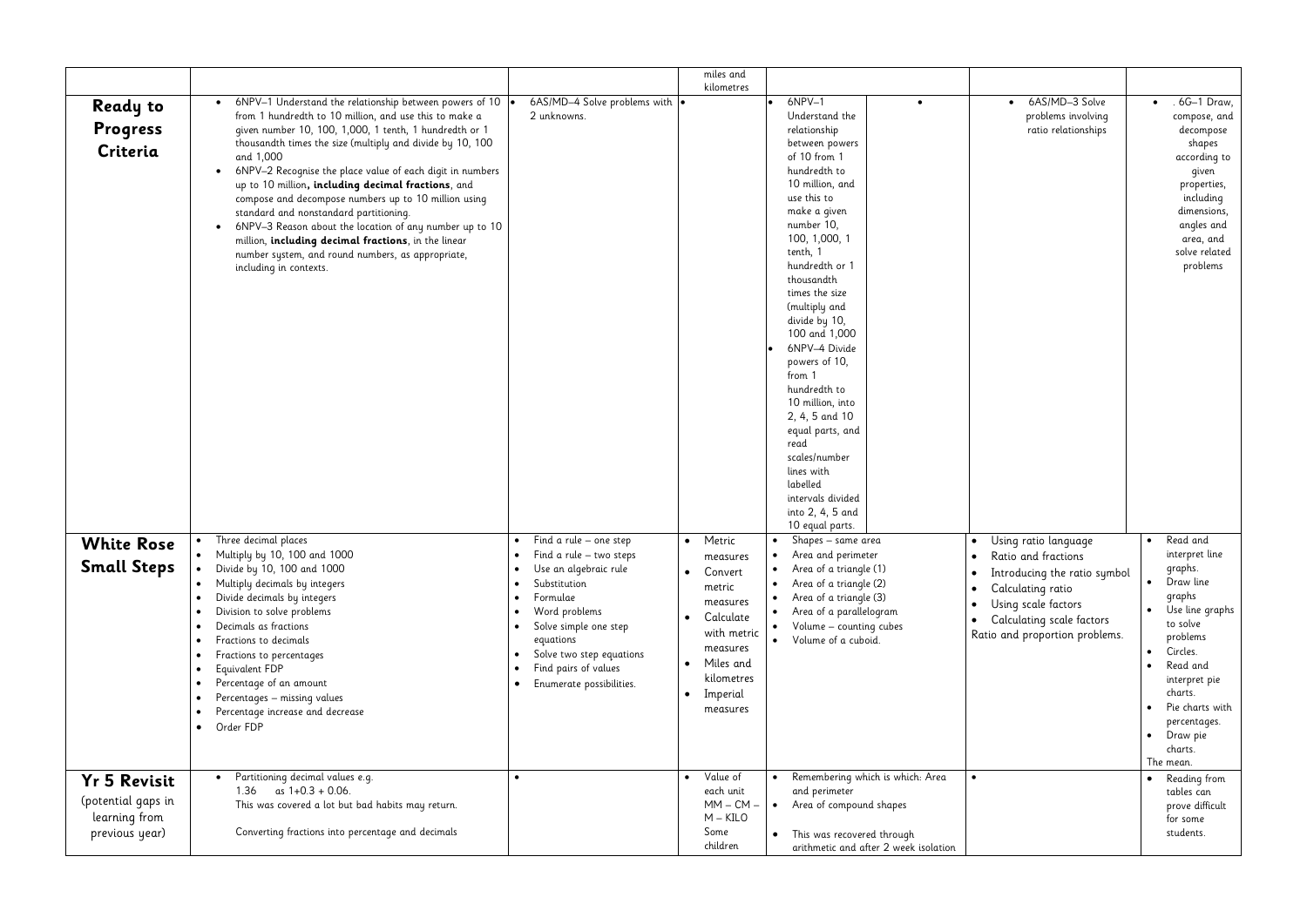|                           | Thousands as decimals may need recovering. LA/MA would<br>fall into patterns e.g.<br>$0.65 = 65/100$<br>$0.55 = 55/100$<br>$0.456 = 456/100$<br>$\bullet$<br>Decimal sequences - seeking the pattern<br>$\bullet$ |           | forget what<br>to multiply<br>or divide by<br>to seek the<br>value (links<br>to place<br>value)<br>Imperial<br>units<br>Recovered<br>through<br>starters- but<br>SEND/LA<br>struggle<br>with adding<br>minutes<br>over a | in year 5 but may need refreshers<br>Volume of a cube<br>$\bullet$<br>Many children would need to revisit<br>$\bullet$<br>this unit |  |
|---------------------------|-------------------------------------------------------------------------------------------------------------------------------------------------------------------------------------------------------------------|-----------|--------------------------------------------------------------------------------------------------------------------------------------------------------------------------------------------------------------------------|-------------------------------------------------------------------------------------------------------------------------------------|--|
|                           |                                                                                                                                                                                                                   |           | bracket e.g.<br>$1:50 + 45$<br>minutes.                                                                                                                                                                                  |                                                                                                                                     |  |
| Consolidation             | $\bullet$                                                                                                                                                                                                         | $\bullet$ |                                                                                                                                                                                                                          | $\bullet$                                                                                                                           |  |
| Required                  |                                                                                                                                                                                                                   |           |                                                                                                                                                                                                                          |                                                                                                                                     |  |
| (based on End of          |                                                                                                                                                                                                                   |           |                                                                                                                                                                                                                          |                                                                                                                                     |  |
| <b>Block Assessments)</b> |                                                                                                                                                                                                                   |           |                                                                                                                                                                                                                          |                                                                                                                                     |  |